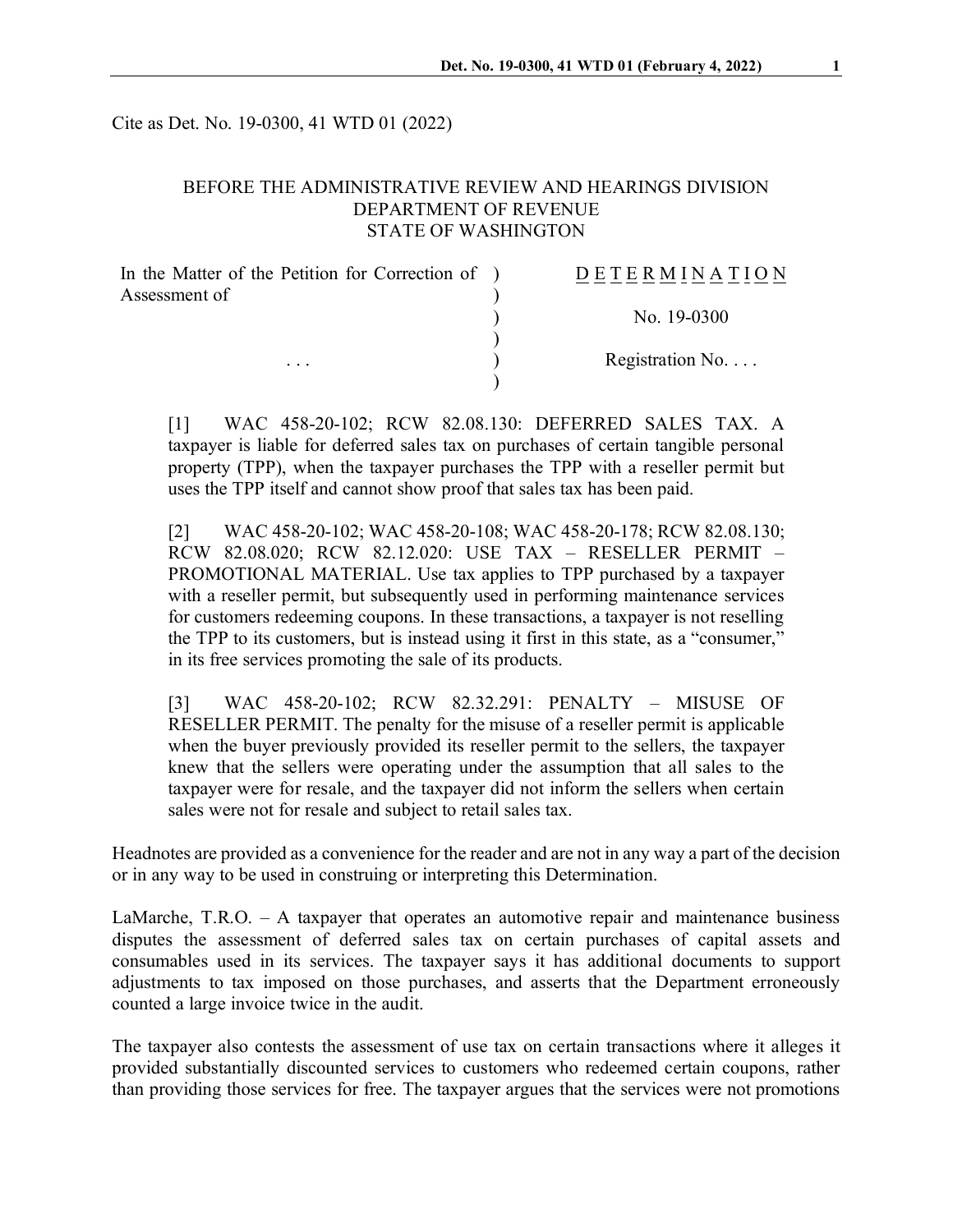subject to use tax, but were instead retail sales taxable only on the cash surrender value of the coupon and the customer's goodwill. Alternatively, the taxpayer argues that deferred sales tax, not use tax, is the proper tax, and tax should be based on its purchase price from its vendor. We deny the petition in part, grant it in part, and remand to the operating division to make adjustments  $accordingly.<sup>1</sup>$  $accordingly.<sup>1</sup>$  $accordingly.<sup>1</sup>$ 

#### ISSUES

- 1. Under RCW 82.04.050(1); RCW [82.08.130]; and WAC 458-20-102 (Rule 102), does Taxpayer owe deferred sales tax on certain purchases it made with a reseller permit, then used in this state, or purchases for which it has not shown it paid sales tax?
- 2. Under RCW 82.08.020; RCW 82.12.020; WAC 458-20-108 (Rule 108); and WAC 458-20- 178 (Rule 178), does use tax apply to the tangible personal property Taxpayer purchased with a reseller permit, but subsequently used in performing maintenance services for customers who redeemed coupons that offered the services for no charge?
- 3. Under RCW 82.32.291(1) and Rule 102(9), did the Department of Revenue properly assess misuse of reseller permit penalties, and if so, has Taxpayer shown a basis for waiving them?

### FINDINGS OF FACT

. . . (Taxpayer) provides automotive repair and maintenance services to customers in Washington State. The Department of Revenue's (Department) Audit Division (Audit) audited Taxpayer's business activities for the period from December 1, 2015, through March 31, 2017. Taxpayer and Audit agreed to use sampling as a basis for the audit.

Taxpayer had many transactions where it provided discounted services, such as military or new customer discounts, or offered coupon discounts. Taxpayer provided examples of its coupons and other discounts during the audit, some of which offered free services. After filing its petition, Taxpayer offered an additional example, a partial copy of a certificate that does not bear Taxpayer's name, or show what the coupon is for. The document states that it has a cash surrender value of 1/20 of one cent. Also, Audit attached to its response to the petition, a copy of a flyer advertising Taxpayer's services. The flyer contains nine cutout coupons, some of which tout free services, such as wheel alignment checks or brake checks, and others that offer services at a lower rate, such as oil changes and alignments.

During the audit, Audit noted that in some instances, Taxpayer's discounts covered nearly the entire cost of the service, and Taxpayer posted the relatively small sale amounts on its books as retail sales, and reported and paid sales tax on those transactions. Audit accepted these transactions, and imposed no additional tax.

However, in other instances, customers used coupons that offered oil changes and other services for no charge. The customers did not have the obligation to purchase anything else. For these

<span id="page-1-0"></span> $1$  Identifying details regarding the taxpayer and the assessment have been redacted pursuant to RCW 82.32.410.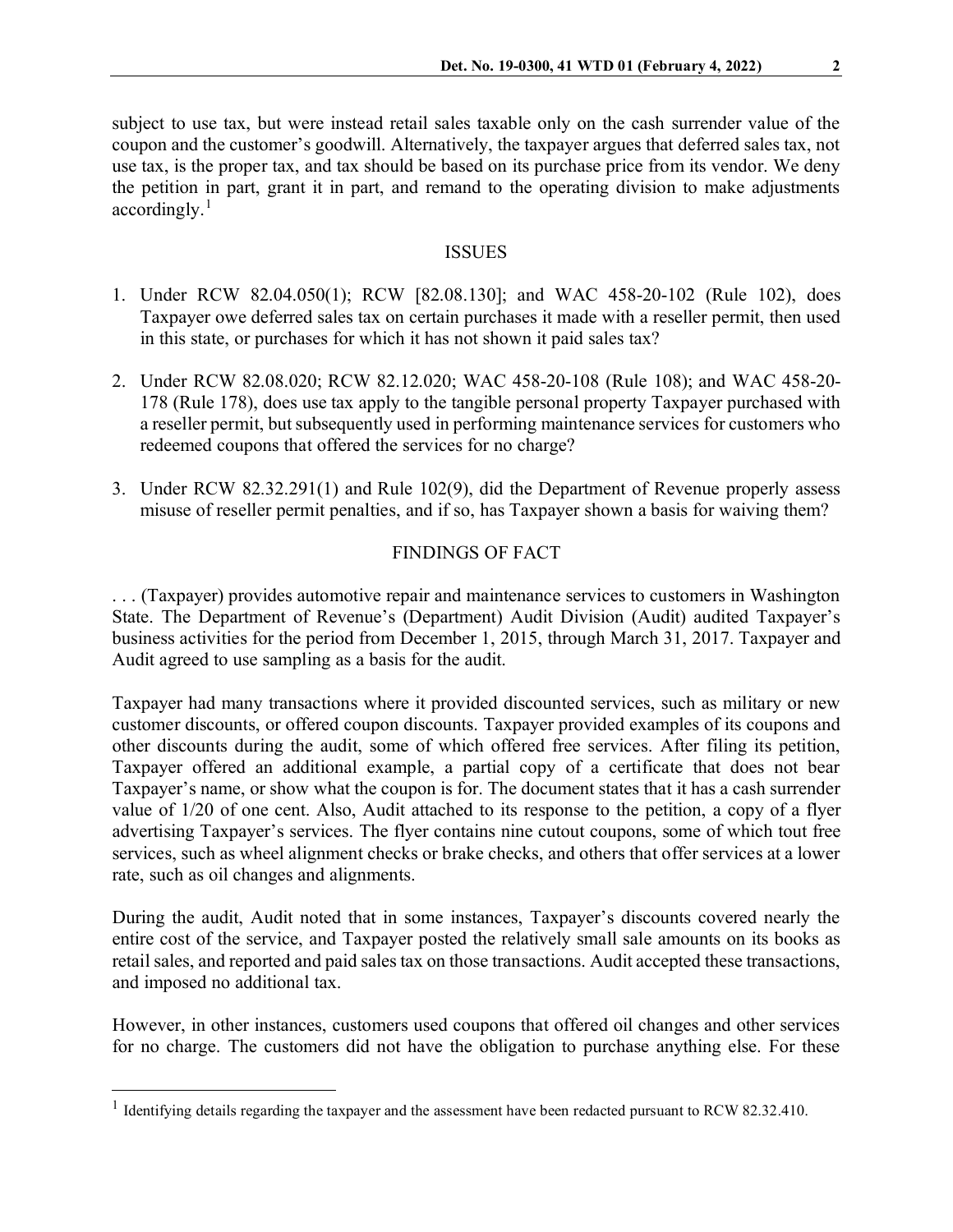transactions, Taxpayer posted the cost of parts and labor it would have otherwise charged for the service, and under a column entitled "Discounts" entered a discount amount that offset the entire amount of parts and labor. For these "zero" transactions, Taxpayer entered no sales revenue on its books.

Audit asked Taxpayer about the zero entries, and Taxpayer explained that the business offered discounts to earn "customer loyalty and subsequent business." (*See* Audit Response, at 1.) Audit concluded that the zero entries were not for sales, but for promotions, and assessed use tax on the tangible personal property used to perform the services. Audit did not impose tax on the labor portion of the services. The use tax was based on the amount Taxpayer listed as the marked-up charge to customers for similar property used in regular sales, rather than Taxpayer's purchase price when buying those items from its vendor.

Audit also found that Taxpayer made some purchases with its reseller permit of items it subsequently used itself, rather than reselling to its customers. Taxpayer did not report or remit deferred sales tax on those items. The misuse of reseller permit penalty was imposed on those purchases

The Department issued an assessment on October 26, 2018, ..., totaling \$..., which consisted of . . . use tax and/or deferred sales tax; . . . misuse of reseller permit penalties; and . . . interest. Taxpayer did not pay the assessment, but timely filed a petition for review.

After filing the petition, Taxpayer provided additional invoices as examples that showed it had paid sales tax on some of the disputed purchases of capital assets and consumables, and showed that some purchases qualified as valid purchases for resale. Taxpayer also showed that Audit had erroneously counted a certain invoice twice. Audit reviewed the documents and found that they support some adjustments, and agreed to a remand to make the adjustments.

## ANALYSIS

Washington State imposes sales tax on all sales of tangible personal property within the RCW 82.04.050 definition of "retail sale," unless an exemption or exclusion applies. RCW 82.04.050. RCW 82.04.050(2)(b) also defines a retail sale to include "the sale of or charge made for tangible personal property consumed and/or for labor and services rendered in respect to . . . the installing, repairing, . . . or improving of tangible personal property of or for consumers." [RCW  $82.04.050(1)(a)(ii)$  excludes from "retail sale" purchases of tangible personal property that is incorporated into personal property of consumers, without intervening use. *See* 82.04.190(1)(b) (A person incorporating tangible personal property into personal property of consumers during repair is not a "consumer.").]

Retail sales tax is levied and collected on the sales price for each retail sale in this state. RCW 82.08.020. "Sales price" means the "total amount of consideration . . . for which tangible personal property . . . or other services . . . defined as a retail sale under RCW 82.04.050 are sold [or] valued in money, whether received in money or otherwise." RCW 82.08.010(1)(a)(i) (emphasis added).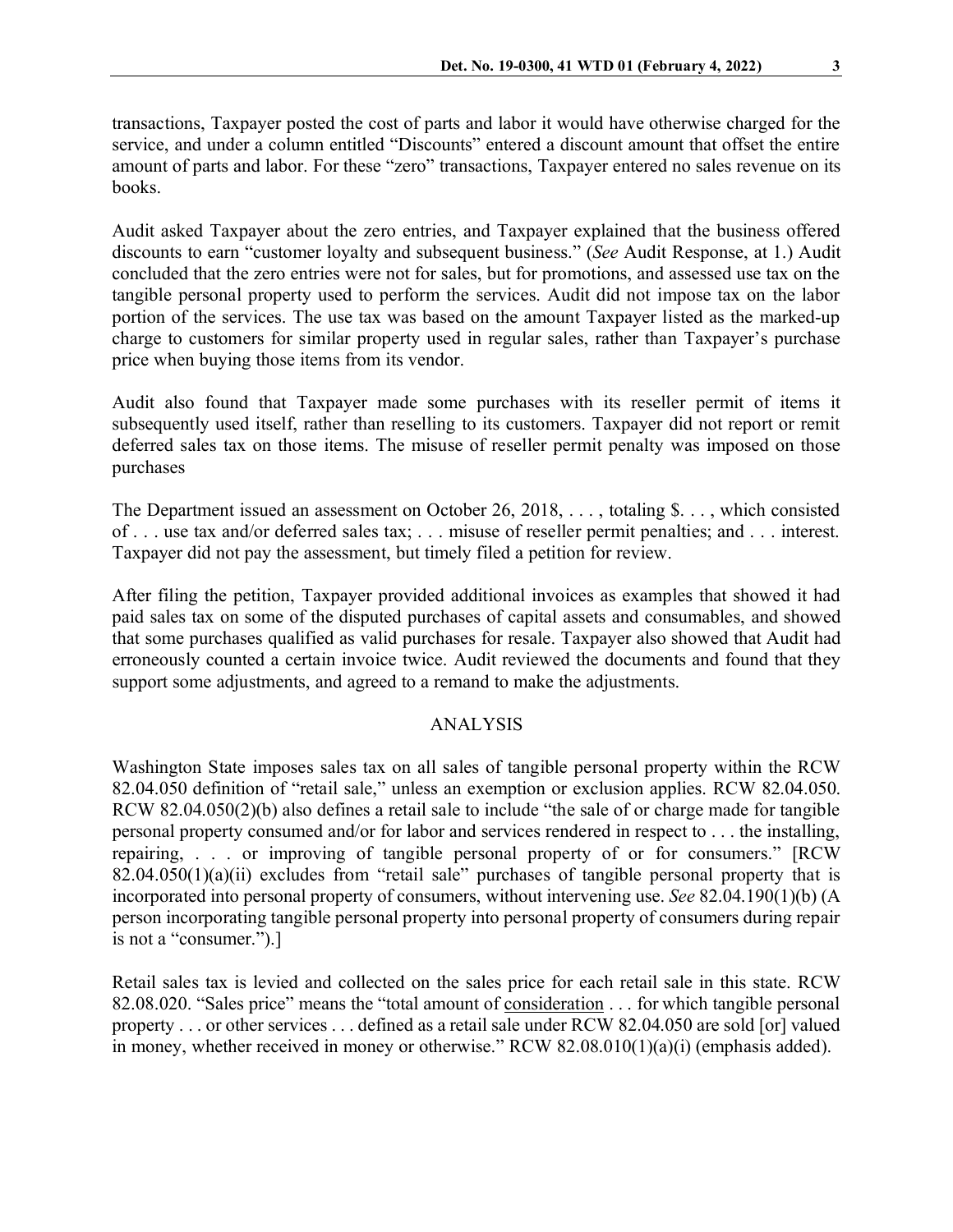RCW 82.08.010(1)(b) states: "'Selling price' or 'sales price' does not include: Discounts, including cash, term, or coupons that are not reimbursed by a third party that are allowed by a seller and taken by a purchaser on a sale." (Emphasis added.)

Purchases of tangible personal property for purposes of resale in the ordinary course of business are not subject to retail sales tax. RCW 8[2](#page-3-0).04.050(1)(a)(i).<sup>2</sup> With regard to situations where a buyer normally consumes and resells tangible personal property in its business, such as Taxpayer does here, and does not know at the time of purchase whether it will consume the property itself or resell it, RCW 82.08.130(1) says:

[The] buyer may use a reseller permit or other documentation authorized under RCW 82.04.470 for the entire purchase if the buyer principally resells the property according to the general nature of the buyer's business. The buyer must account for the value of any articles purchased with a reseller permit or other documentation authorized under RCW 82.04.470 that is used by the buyer and remit the deferred sales tax on the property to the department.

(Emphasis added.) The purchases described in RCW 82.08.130(1) are referred to as purchases for dual purposes.

## **1. Capital asset and consumable supply purchases**

Here, Taxpayer made purchases of certain tangible personal property, some of which it purchased with a reseller permit and did not resell, but used itself, such as cleaning fluids and tools. Taxpayer made other purchases for which it did not show that it paid sales tax, or did not show that the purchase was a valid purchase for resale. In those instances, Taxpayer is liable for deferred sale tax as indicated in RCW 82.08.130(1). As discussed above, . . . Taxpayer provided additional documents to support some adjustments and showed that a certain invoice was erroneously counted twice. Audit has agreed to a remand to make adjustments accordingly. We grant the petition in part regarding this issue, to the extent Taxpayer can provide supporting documents.

#### **2. Discounted sales and promotions**

Taxpayer's transactions where it performs fully discounted services for customers redeeming certain coupons are not sales. [*See* RCW 82.04.040(1) (definition of "sale"); *Activate, Inc. v. Dep't of Revenue*, 150 Wn. App. 807, 817-18, 209 P.3d 524 (2009) (seller who gave away cellular phones to promote the sale of wireless services did not "sell" the phones because there was no valuable consideration).] And as we mention above, "sales price" is defined as the total amount of "consideration" for which tangible personal property or retail services are sold, and excludes discounts, such as "coupons."  $RCW$  82.08.010(1)(a)(i);  $RCW$  82.08.010(1)(b). Therefore, by definition, the coupon cannot be part of the sales price, or consideration, for the sale.<sup>[3](#page-3-1)</sup>

<span id="page-3-0"></span><sup>2</sup> RCW 82.04.050 was amended during the audit period in 2015 with regard to amusement and recreation services, bee pollination services, and certain agricultural subjects. Laws of 2015, ch. 169,  $\S$  1; Laws of 2015, 3<sup>rd</sup> spec. sess., ch. 6, § 1105. None of the amendments affect this case.

<span id="page-3-1"></span> $3$  Taxpayer also asserts that "goodwill" formed part of the consideration. However, goodwill is an asset of the business, not of the customer. *See, e.g., Newark Morning Ledger Co. v. U.S*., 507 U.S. 546, 555, 113 S.Ct. 1670 (1993).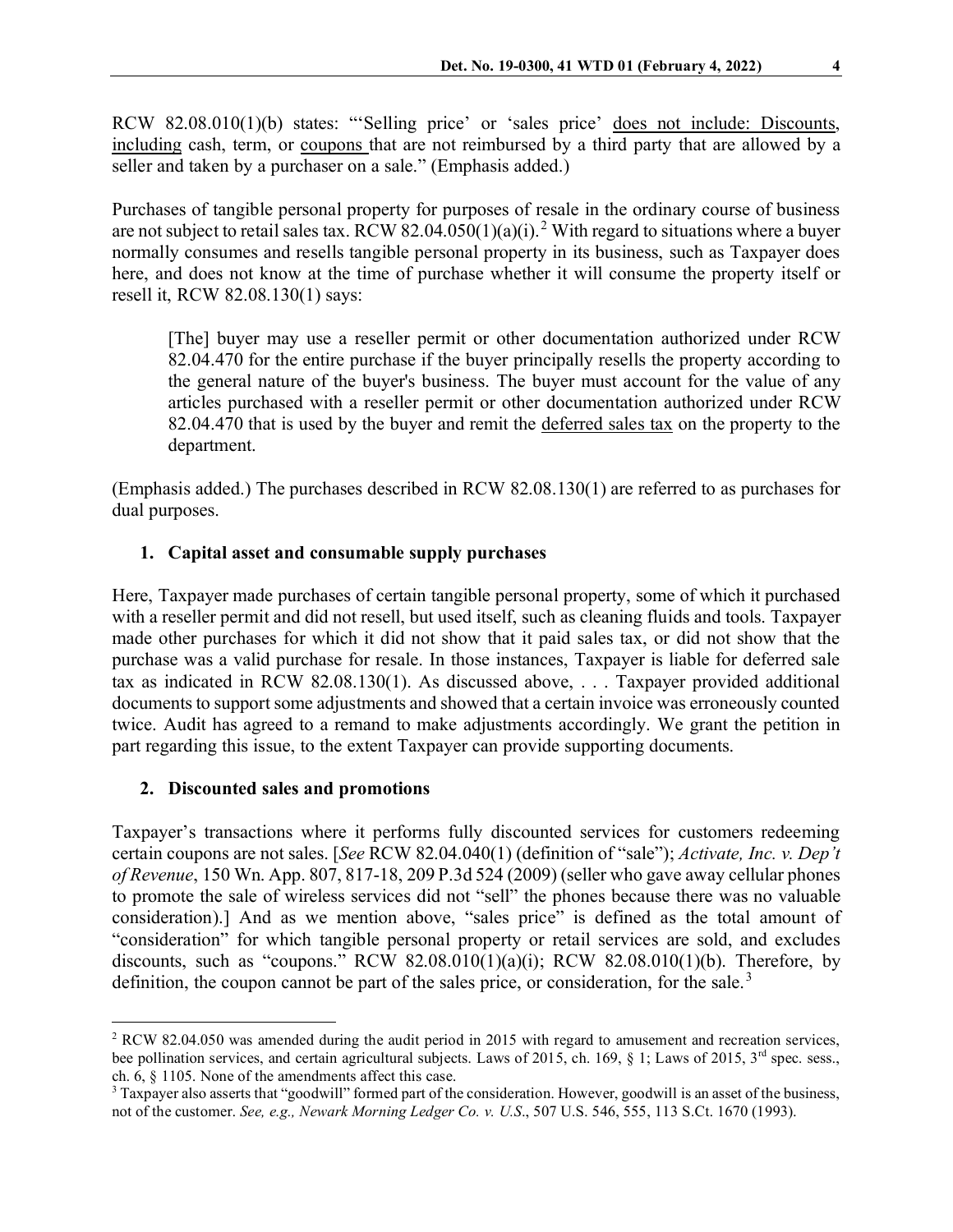Washington imposes use tax under RCW 82.12.020 "for the privilege of using within this state as a consumer any . . . article of tangible personal property acquired by the user in any manner," if the sale to or use by the present user has not already been subject to retail sales tax. RCW 82.12.020(1) (emphasis added); *See* WAC 458-20-178(1) (Rule 178). Rule 178(2) states: "Use tax complements the sales tax, and in most cases mirrors the retail sales tax."

[In addition to its primary definition in RCW 82.04.190], a "consumer" is defined under RCW 82.12.010(1) to include "any person who distributes . . . any article of tangible personal property, . . . the primary purpose of which is to promote the sale of products." *See Activate,*, 150 Wn. App. at 815-16 (seller who distributed "free" cellular phones to promote the sale of cellular phone service contracts was a "consumer" of those phones).[4](#page-4-0) *See also Sprint Spectrum, LP v. Dep't of Revenue*, 174 Wn. App. 645, 662, 302 P.3d 1280, 1288 (2013) [("Sprint was a consumer under the plain language of RCW 82.12.010(6) when it gave away fully-discounted phones primarily for the purpose of promoting its wireless services and, accordingly, is liable for use tax on these transactions."),] *rev. denied*, 178 Wn.2d 1024, 312 P.3d 651 (2013).

Liability for the use tax arises at the time the property is first put to use in this state. RCW 82.12.020; Rule 178(3). The tax is levied and collected on an amount equal to the value of the article used by the taxpayer. Rule 178(13); RCW 82.12.020(4); *see* Det. No. 13-0237R, 33 WTD 349 (2014). RCW 82.12.010(7)(a) defines "value of the article used" in relevant part as the "purchase price for the article of tangible personal property, the use of which is taxable under this chapter."

WAC 458-20-17803 (Rule 17803), the Department's administrative rule that addresses use tax on "promotional material," defines that term, in relevant part, to mean:

[A]ny article of tangible personal property, . . . displayed or distributed in the state of Washington for the primary purpose of promoting the sale of products or services. Examples of promotional material include, but are not limited to . . . flyers, . . . coupons, [or] free gifts  $\dots$ .

Rule 17803(4) (emphasis provided). In this case, use tax was not imposed on coupons, but was imposed instead on what amounted to Taxpayer's "free gift" of maintenance services to its customers. [Taxpayer consumed certain articles of tangible personal property in providing these services.] In these transactions, Taxpayer did not resell the tangible personal property to its customers, but instead used it first in this state, as a "consumer," in its free services promoting the sale of its products. RCW 82.12.010(1). Therefore, use tax was due on the tangible personal property at the time of use, based on the "purchase price for the article of tangible personal property." RCW 82.12.010(7)(a). However, we agree with Taxpayer that use tax was assessed on the wrong values.

Audit assessed use tax based on the amount Taxpayer listed as the marked-up charge to customers for similar property used in its regular sales, rather than Taxpayer's cost in acquiring those items

<span id="page-4-0"></span><sup>4</sup> Taxpayer notes that the parties in *Activate* and similar published cases did not give away items they had purchased with reseller permits, as Taxpayer has done here. As we will discuss, however, use of the reseller permit does not change the "promotion" analysis in the case here.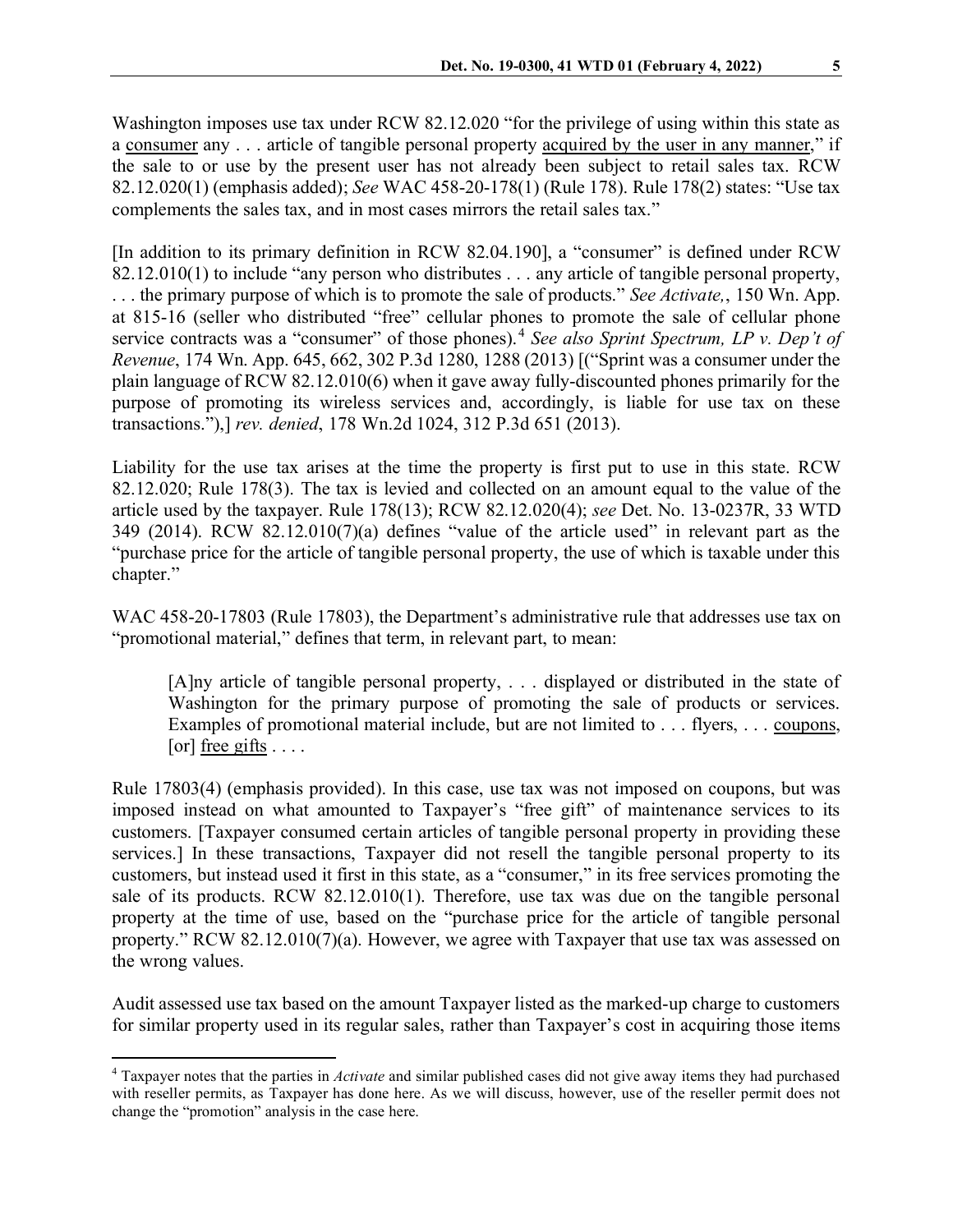from its vendor. However, the purchase price in RCW 82.12.010(7)(a) as it relates to this case refers to Taxpayer's purchase of the tangible personal property from its vendor, and tax should not be based on the value of the tangible personal property if resold to a customer in a regular sale.

It appears the approach used in the audit was based on the portion of RCW 82.12.010(7)(a) that states:

In case the article used is acquired by lease or by gift or is extracted, produced, or manufactured by the person using the same or is sold under conditions wherein the purchase price does not represent the true value thereof, the value of the article used is determined as nearly as possible according to the retail selling price at place of use of similar products of like quality and character under such rules as the department may prescribe.

We used this approach, for example, in Det. No. 15-0223, 35 WTD 217 (2016), where a winery used wine it manufactured as free samples to its customers. Because the winery did not pay sales tax on its "acquisition" of the wine, there was no "purchase price" on which to base use tax, so the Department applied the latter half of RCW 82.12.010(7)(a), and based the tax on sales of like kind products. *See also* Rule 178(4). That is not the case here, where it is clear from Taxpayer's invoices how much it paid its vendor for the items it used. As we note above, the use tax complements the sales tax, and generally mirrors the amount of retail sales tax that would have been paid on the original purchase. Rule 178(2). Therefore, we grant the petition in part with regard to the valuation basis for the use tax, and remand the assessment to Audit to make adjustments based on Taxpayer's original purchase from its vendors, pursuant to RCW 82.12.020(7)(a) and Rule 178(2) and (4).

We note Taxpayer's argument that use tax and sales tax are "mutually exclusive," and that use tax cannot be imposed on an item that is subject to "deferred sales tax." Taxpayer cites *Sprint Spectrum, LP v. Dep't of Revenue*, 174 Wn. App. at 659, which states that "[an] item of tangible personal property may not be subject to both use tax and sales tax." The court is quoting from *Discount Tire Co. of Wash., Inc. v. Dep't of Revenue*, 121 Wn. App 513, 521, which states, "An item cannot be subject to both use tax and sales tax. WAC 458-20-178(2). Once an item has been subjected to the sales tax, it may not later be subjected to use tax." Rule WAC 458-20-178(2), cited by the court, simply describes what use tax is, and states that "[u]se tax complements the sales tax." What the court means is that the same item cannot be taxed twice, not that the taxes are mutually exclusive.

Here, no tax at all was paid on the items Taxpayer used. [Taxpayer purchased the items for dual purposes, not knowing at the time which items would be resold as part of its sales of repair services and which items Taxpayer would consume when performing free promotional services.] Since Taxpayer purchased them with a reseller permit, it became subject to "deferred sales tax" on the items it used, under RCW 82.08.130. Also, because no tax had been paid on the items when Taxpayer used them, they also became subject to use tax at that time under RCW 82.12.020. RCW 82.12.020(1) broadly imposes the use tax "for the privilege of using within this state as a consumer any . . . article of tangible personal property acquired by the user in any manner," for which no sales tax has been paid. (Emphasis added.)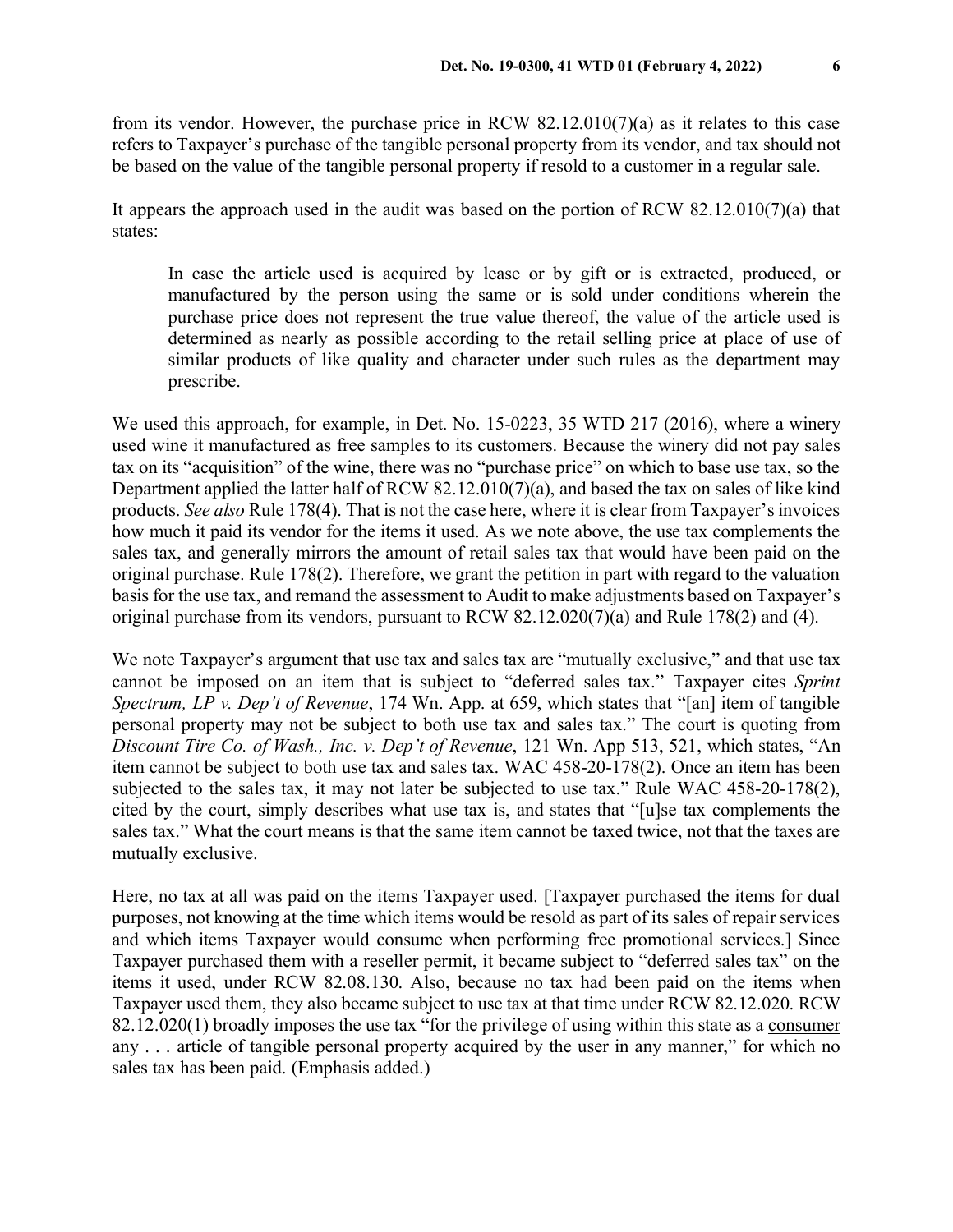Chapter 82.12 RCW does not say that use tax liability does *not* arise when the tangible personal property has sales tax owed on it—it indicates the opposite. Use tax liability *always* arises when the required sales tax has not been paid on an item put to first use by a consumer in this state.<sup>[[5\]](#page-6-0)</sup> However, that is not to say that both sales tax and use tax can be collected on the item: generally, if the deferred sale tax liability is satisfied, the use tax liability goes away, and vice versa. [*See*  Det. No. 00-150, 20 WTD 432, 440 (2001).]

# **3. Misuse of reseller permit penalty**

The Department is required to impose a penalty on a buyer that improperly uses its reseller permit. RCW 82.32.291(1) provides in part:

Except as otherwise provided in this section, if any buyer improperly uses a reseller permit number, reseller permit, or other documentation authorized under RCW 82.04.470 to purchase items or services at retail without payment of sales tax that was legally due on the purchase, the department must assess against that buyer a penalty of fifty percent of the tax due, in addition to all other taxes, penalties, and interest due, on the improperly purchased item or service.

. . .

Rule 102(9) mirrors the language in RCW 82.32.291(1) in respect to improper use of a reseller permit, and states that the penalty can be imposed even when the taxpayer was not intending to evade paying retail sales tax. *See* Det. No. 14-0404, 34 WTD 337 (2015).

Here, Taxpayer made certain purchases at wholesale for items it consumed itself and did not resell to a customer. It did not pay use tax on the items or deferred sales tax on the transactions. Therefore, the Department was required by RCW 82.32.291(1) to impose a 50% penalty on the amount of unpaid tax for the misuse of the reseller permit.

RCW 82.32.291(2) addresses circumstances where the Department can waive the penalty:

The department must waive the penalty imposed under subsection (1) of this section if it finds that the use of the . . . reseller permit . . . was due to circumstances beyond the taxpayer's control or if the . . . reseller permit was properly used for purchases for dual purposes.

Rule 102(13) addresses penalty waivers and RCW 82.32.291(2). As indicated by Rule 102, the taxpayer has the burden to show a basis for the waiver.

Here, Taxpayer does not provide an explanation why the reseller permit was misused, thus it has not shown a circumstance beyond its control.

<span id="page-6-0"></span><sup>[</sup> <sup>5</sup> *See* ETA 3097.2009 Deferred Sales Tax (comparing a dual-purpose purchase where deferred sales tax is due on items later consumed, and purchase from a seller with no duty to collect sales tax where use tax is due when the item is later consumed).]